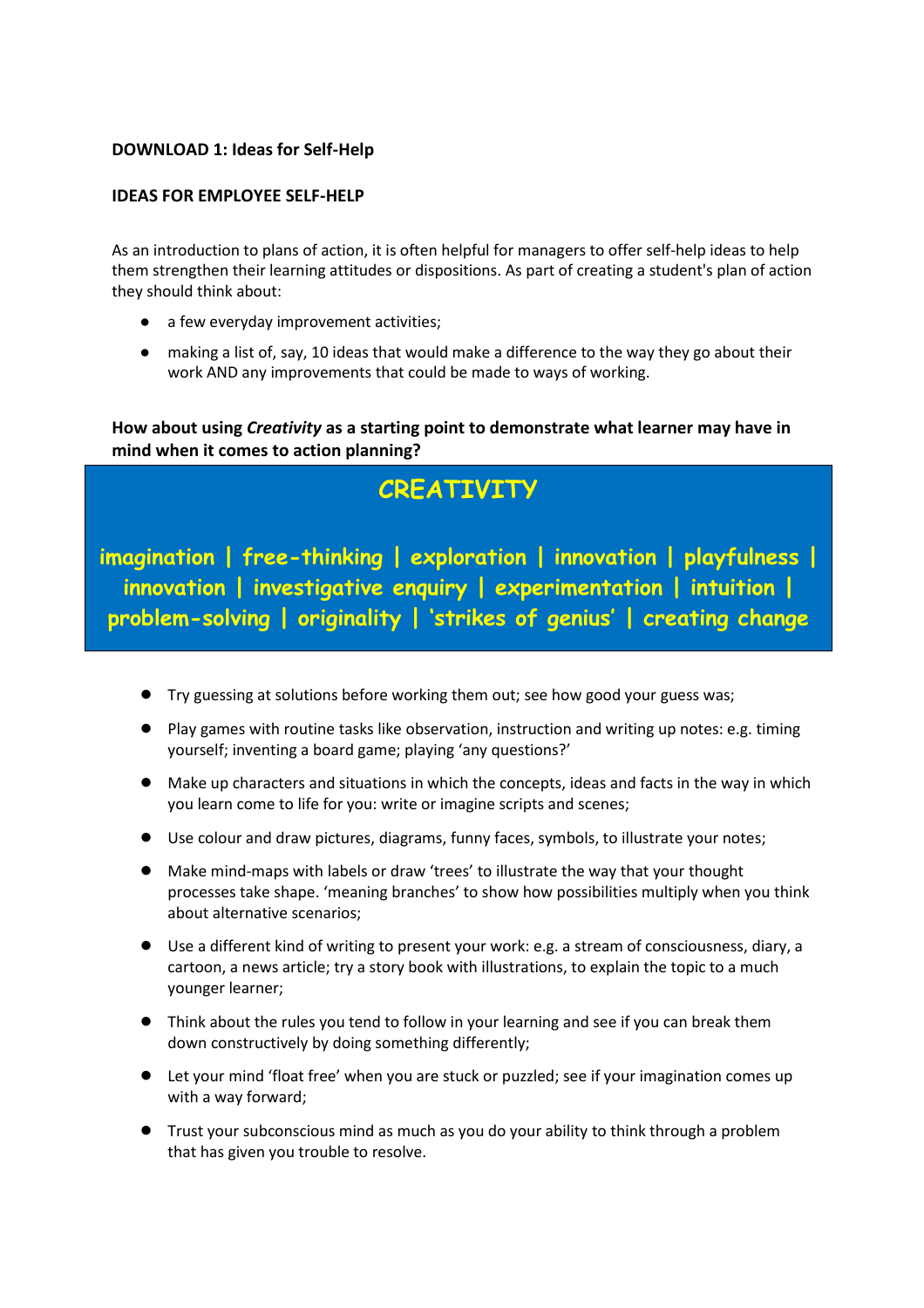### **DOWNLOAD 2**

### **INTRODUCING EMPLOYEES TO ELLI**

### **The Messaging**

### **1. Making your learning at work easier by knowing how you do it ..**

- Sometimes you find it easier to do things than at others;
- A lot of this has to do with how you approach it, partly whether the subject excites you or not but also partly because you don't know what particular learning habits you use when difficulties arise or you are faced with subjects in which you think you have little interest;

\_\_\_\_\_\_\_\_\_\_\_\_\_\_\_\_\_\_\_\_\_\_\_\_\_\_\_\_\_\_\_\_\_\_\_\_\_\_\_\_\_\_\_\_\_\_\_\_\_\_\_\_\_\_\_\_\_\_\_\_\_\_\_\_\_\_\_\_\_\_\_\_\_\_\_\_\_\_\_\_\_\_

- You are used to your manager telling you about things that are new to you but we are now going to talk about you as a student learning to learn;
- However, this is not just about how you learned at school but how you learn at home and from your parents, your relatives, your friends and others that you meet;
- You have been learning since the day you were born ... first, in the security of your own home and from your parents and family but, since then, from all manner of people. We all learn from our mistakes as well as our successes;
- So, by learning how you do it we shall try to make your learning fun AND give you a new language in order that you can talk about learning and notice how your understanding of how you learn enables you to become better at it.

### **2. The Language of Learning**

- We are all learning something new every single day ... First let's find out what each of you have learned this week that is new to you?
- Every new experience we have, every new bit of knowledge we come across we add to what we already know and, whether we realise it or not at the time, will change, however slightly, the way we think about things or even how we do things.
- **So, the first thing we learn about learning is that it will bring about a change in us. Or, it might! In other words we have to use whatever we have learned to make us better at learning and allow us to change our habits or the way we behave.**

**We are going to find out about whether or not you allow what you learn to help you get better at learning by finding out whether or not it brings about any change.**

**possible answers to each question you will be asked and all that you have to do is to say whether ...**

- **It is very like you**
- **Quite like you**
- **A little like you**
- **Not at all like you**

**There are no right or wrong answers so that the important thing is to be accurate and truthful about yourself ... low scores are just as important as high scores so try to get all your scores 'just right'.**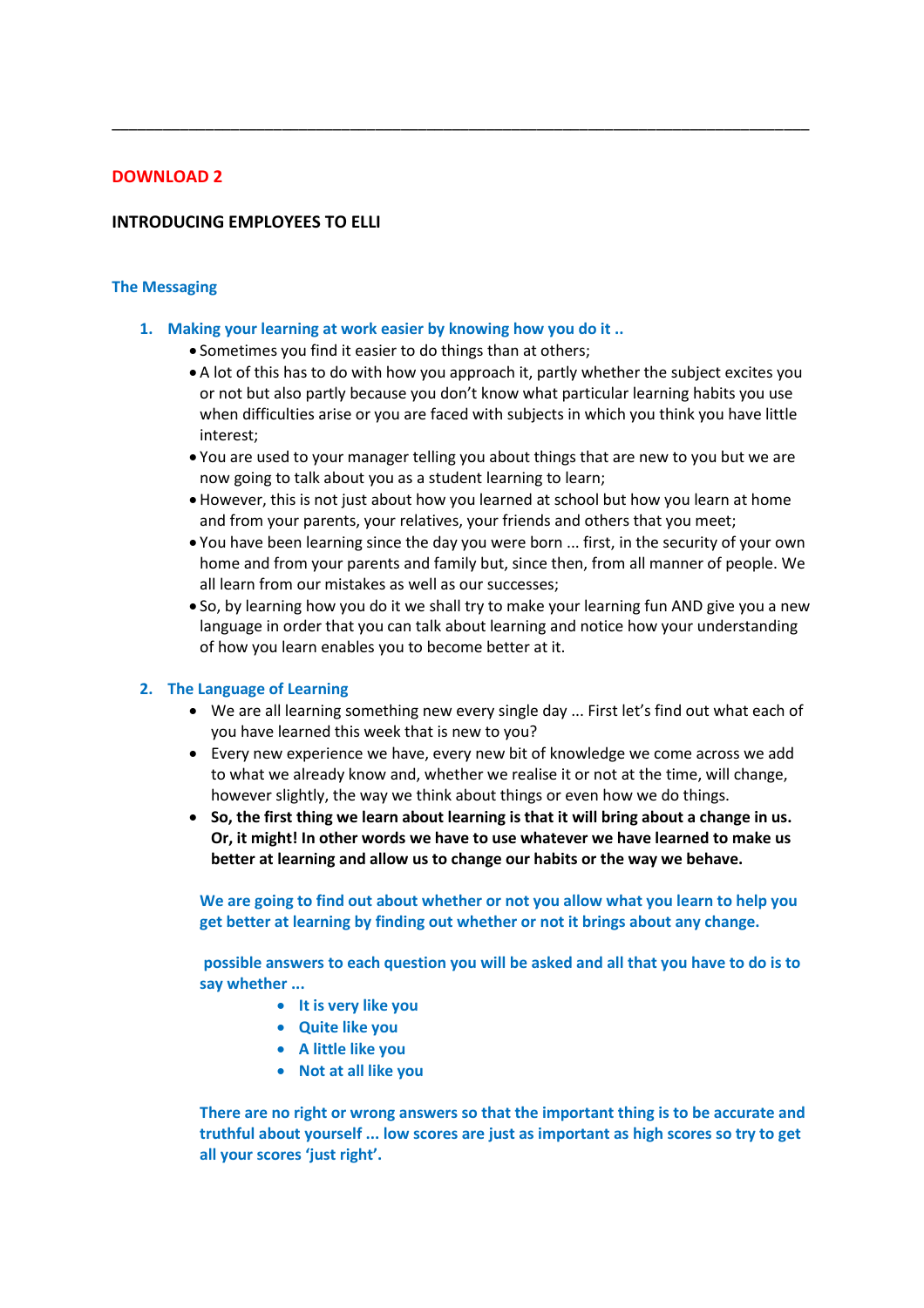- **There are 7 particular characteristics or dimensions that influence how we learn and the first is** *Changing and Learning*
- What are the other 6?
	- $\Rightarrow$  **Creativity** is not just about writing, painting or music but how we use our imagination and come up with whacky ideas when we feel that we need to find a different way of doing things;
	- *Critical Curiosity* is about looking for new knowledge and trying to find new ways of solving problems;
	- $\Rightarrow$  **Meaning Making** is simply about how we put bits of information together, adding new knowledge or experience to what we already know to come up with something else;
	- $\Rightarrow$  Learning Relationships ... who we learn with or from or even sometimes, learning alone;
	- $\Rightarrow$  **Strategic Awareness** ... how much you know about yourself and your learning and whether or not you are interested in finding out more;
	- $\Rightarrow$  **Resilience** ... how far you are prepared to persist when the going gets tough and even whether or not you are happy to make mistakes and learn from them.

**DON'T FORGET that the language we use is that that emerged from the original research and you are entirely free to use your own as long as the meanings remain the same and your explanations still ring true. Many organisations like to develop their own language ... and even their own icons.**

### **3. The Questionnaire ... a few helpful hints**

- There really are no right or wrong answers so that it is important to be true to yourself and answer honestly;
- The questionnaire is quite long and some of the questions may appear to repeat themselves BUT they don't! (the fact they appear to be very similar is the way that research questionnaires work!!) You should read each one very carefully to make sure you have fully understood it;
- Once you know that you have understood the question, don't dwell on it, just give the answer that suits you best ... and try to keep up an even pace without dwelling too much anywhere;
- In answering try to think of yourself as you are now in the situations you learn in ... at school, at home or anywhere else;
- Ask for help if you don't understand a question or think that you won't finish in the time you are being allowed.

\_\_\_\_\_\_\_\_\_\_\_\_\_\_\_\_\_\_\_\_\_\_\_\_\_\_\_\_\_\_\_\_\_\_\_\_\_\_\_\_\_\_\_\_\_\_\_\_\_\_\_\_\_\_\_\_\_\_\_\_\_\_\_\_\_\_\_\_\_\_\_\_\_\_\_\_\_\_\_\_\_

# **DOWNLOAD 3**

### **CREATING REFLECTIVE CONVERSATION**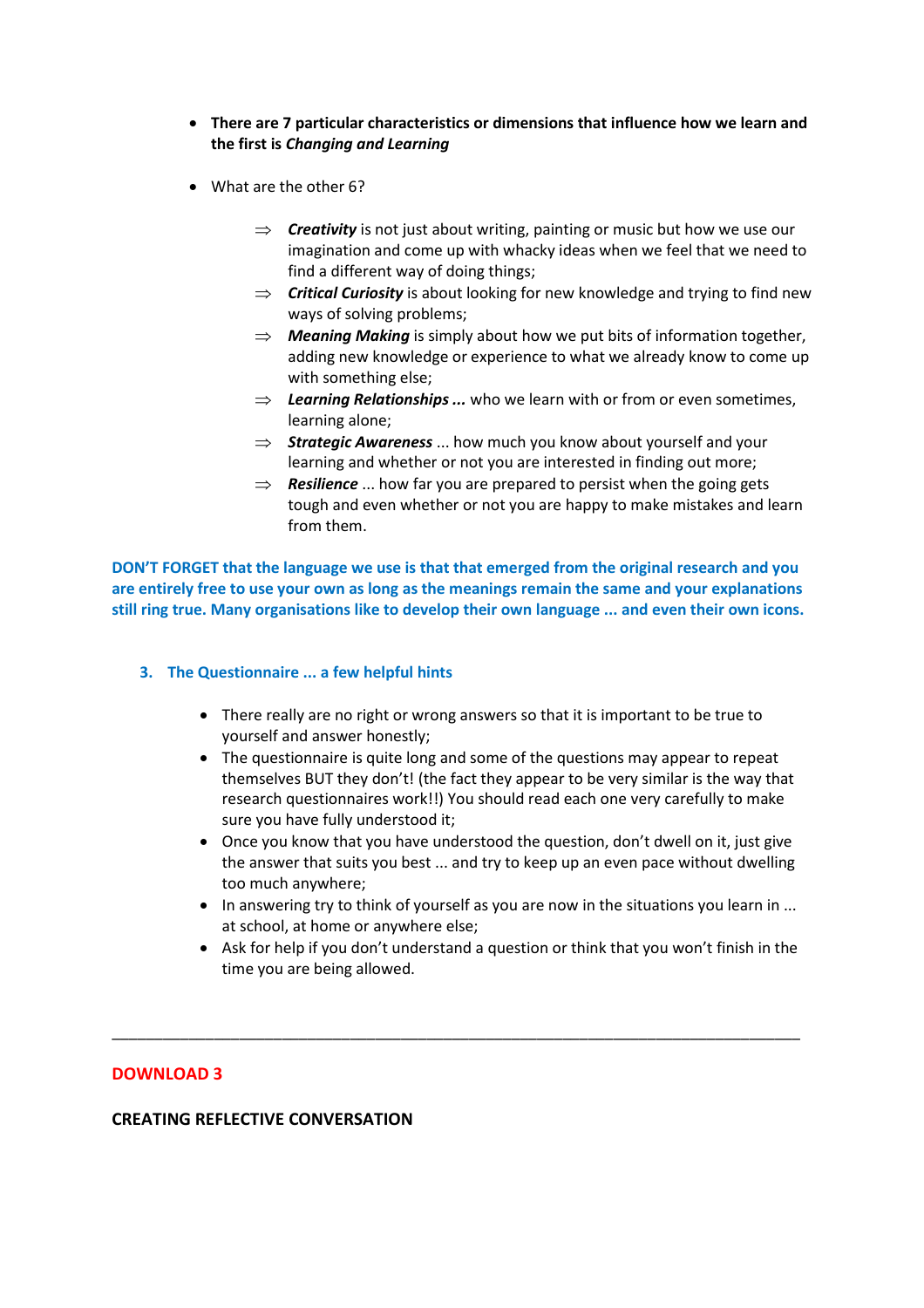When considering the introduction of reflective conversations managers will find themselves debating the type of conversational framework that will best suit their member of staff. The following questions will be helpful in determining that framework:

- How will the reflective conversations, that will inevitably take time, fit into the working day?
- How long should I/we expect these conversations to be, or indeed allow them to be?
- Would it be appropriate to group staff together to make conversations more lively and to share their relevance?
- How can the very different nature of these coaching conversations be most effective when accommodating the very different needs of different staff?
- How will staff react to their learning profiles and how can I ensure that they will seek to pursue their learning journeys?

# **Planning Conversations that Inspire Staff to make their Learning Journeys**

By questioning the profile shapes you begin to gain an understanding of what they might imply about each employee. Your interrogation will help you to shape a series of questions that you could profitably pursue. Remember not just to look at the strengths and weaknesses demonstrated by scores for individual dimensions but at the pattern as a whole. This is important because you will be able to use personal strengths to support the development of appropriate interventions as you work on the weaknesses. Apart from that by thinking through each profile carefully you can learn a great deal more about your member of staff's approach to learning than perhaps you already knew.

# **Where the dimensional profile shows 'a lot like me' or high scores**

### **Ask yourself:**

- Do these profiles reflect the person as I know them?
- Do I agree with the profiles?
- Has person provided a realistic view of themselves?
- Is there some over-confidence being exhibited here?
- How well have the dimensions been understood?
- Do I think that this is a true representation of what this person is like most of the time?
- Are there times when they are nothing like this? When?
- Will the person see themselves as they are portrayed?
- Which of the dimensions are worthy of a closer look?
- Is the balance of strengths and weaknesses as I would expect?

# **When approaching your staff profiles you might try the following openers to prompt early conversation:**

- Your profile is really interesting. Do you think that it properly reflects how you learn?
- What do you think about this record of your strengths and weaknesses?
- Let's now go through your scores for each dimension/behavior?
- What do you think this profile says about you?
- Are you like this most of the time?
- What about when you are at home or out with your friends?
- Are there times when you know that you are not behaving like this? Share them with me.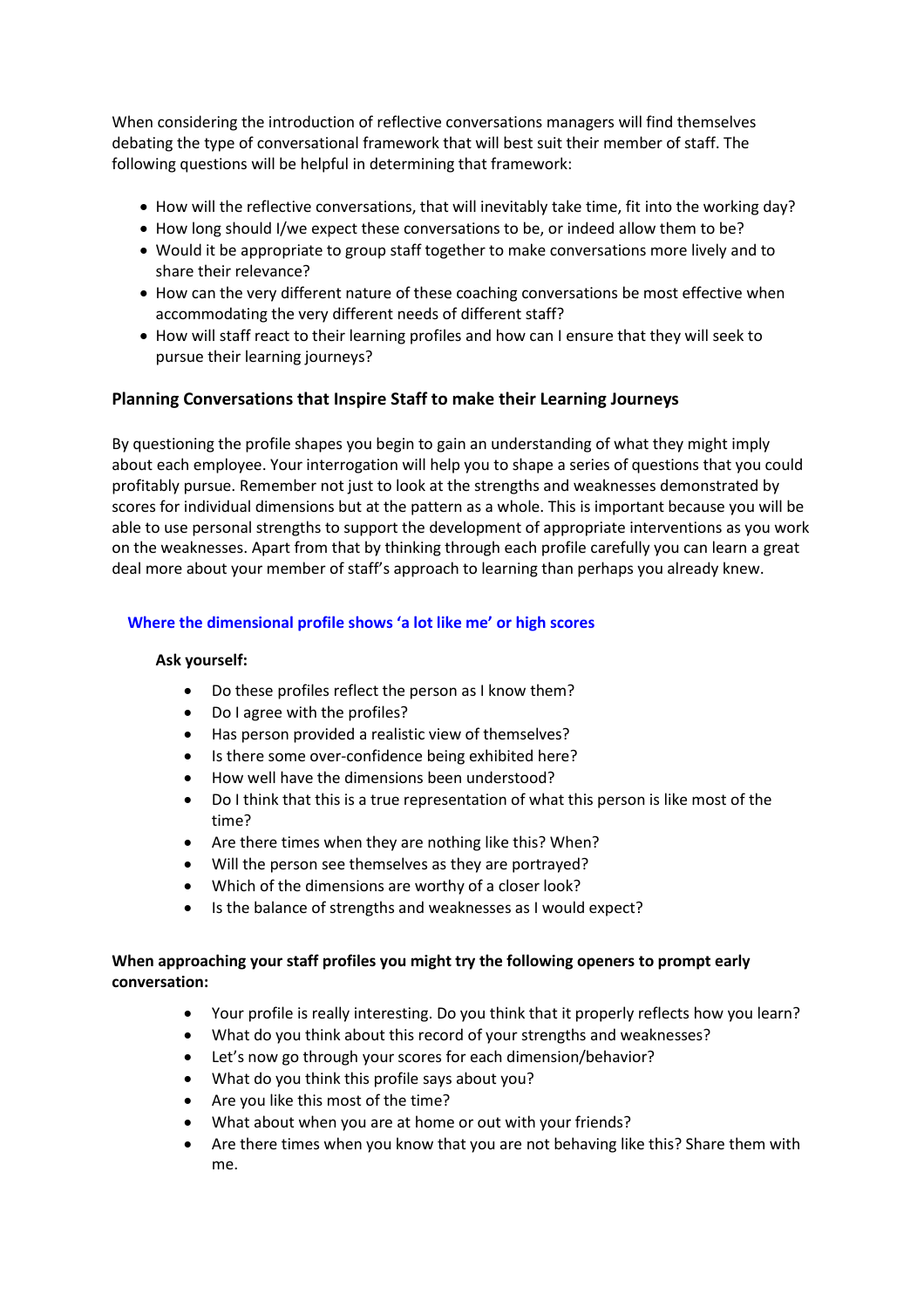- So, let's talk about a dimension in which you have a particular strength ... you choose
- Now. What about your weaknesses? Let's examine one of those ... your choice

### **Where the dimensions tend to show 'a bit like me' or middling scores**

### **Ask yourself:**

- Is this person really like this or have they played safe?
- Would I agree with this profile or am I being shown a lack of confidence in his or herself?
- Are the dimensions being fully understood?
- Are there times when I overlook this person rather than trying to understand who they really are?
- Which of the dimensions do I think should have come through more strongly, or perhaps scored more weakly?
- Will the person see themselves like this?
- Perhaps I might try using a blank profile to get this person to draw a pattern that they think best represents them?

### **In this instance you might think about trying the following openers:**

- Before we look at your actual profile, how about drawing it for me ... how you think the questionnaire will have drawn its picture of you from the questions you answered?
- Now let's compare what you have said about yourself ... remembering that in both cases it is you that has spoken!
- Why do you think that many of your scores are in the middle with relatively few as 'peaks' or strengths and equally few as 'troughs' or weaknesses?
- So, how about us tackling one dimension in which you have a strength together? You choose.
- Now, one in which you feel you might be weaker than in some of the others. Again your choice.

### **Where the dimensions exhibit 'not like me' or particularly low scores**

### **Ask yourself:**

- Is this a profile I would expect or have I missed something that I should have picked up?
- What, if anything, should now be worrying me about this person? Does this profile reflect what I already know? Is there something more that I can do about it?
- Maybe I should use the blank profile here, put the actual profile to one side and get them to draw what they think their profile should have said about them?
- Are there times when I know this person isn't like this?
- I think that I might begin here by getting this person to talk about their scores in one of each of the stringer and weaker dimensions.

### **You might try the following openers:**